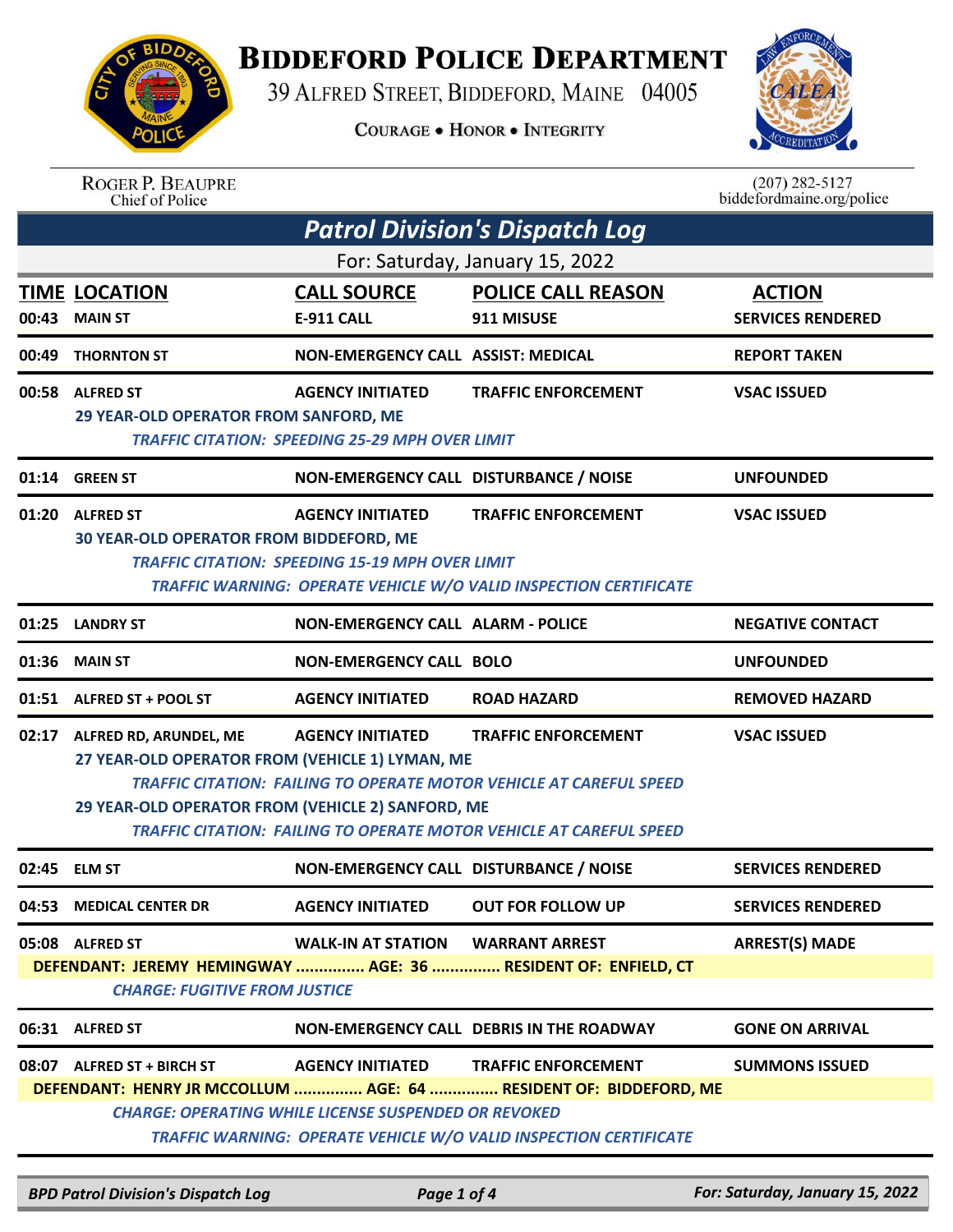| 08:19 | <b>TIME LOCATION</b><br><b>BOULDER WAY</b>                                                                                   | <b>CALL SOURCE</b><br><b>AGENCY INITIATED</b>                                    | <b>POLICE CALL REASON</b><br><b>OUT FOR FOLLOW UP</b>                                                  | <b>ACTION</b><br><b>SERVICES RENDERED</b> |
|-------|------------------------------------------------------------------------------------------------------------------------------|----------------------------------------------------------------------------------|--------------------------------------------------------------------------------------------------------|-------------------------------------------|
|       |                                                                                                                              |                                                                                  |                                                                                                        |                                           |
| 08:39 | <b>WENTWORTH ST</b>                                                                                                          | NON-EMERGENCY CALL PARKING COMPLAINT                                             |                                                                                                        | <b>PARKING TICKET ISSUED</b>              |
|       | 08:52 ALFRED ST + POOL ST                                                                                                    | <b>RADIO</b>                                                                     | <b>TRAFFIC LIGHT MALFUNCTION</b>                                                                       | <b>DISPATCH HANDLED</b>                   |
| 08:52 | <b>GRAHAM ST</b>                                                                                                             | <b>AGENCY INITIATED</b>                                                          | <b>ANIMAL COMPLAINT</b>                                                                                | <b>SERVICES RENDERED</b>                  |
| 09:07 | <b>GUINEA RD + FIELDCREST DR</b><br>57 YEAR-OLD OPERATOR FROM BUXTON, ME                                                     | <b>AGENCY INITIATED</b><br><b>TRAFFIC WARNING: SPEEDING 10-14 MPH OVER LIMIT</b> | <b>TRAFFIC ENFORCEMENT</b>                                                                             | <b>WARNING ISSUED</b>                     |
| 09:15 | <b>WEST ST + GUINEA RD</b><br><b>48 YEAR-OLD OPERATOR FROM BIDDEFORD, ME</b>                                                 | <b>AGENCY INITIATED</b><br><b>TRAFFIC WARNING: SPEEDING 10-14 MPH OVER LIMIT</b> | <b>TRAFFIC ENFORCEMENT</b>                                                                             | <b>WARNING ISSUED</b>                     |
| 09:41 | <b>GUINEA RD + MISTY MEADOWS AGENCY INITIATED</b><br><b>43 YEAR-OLD OPERATOR FROM SEBAGO, ME</b>                             | <b>TRAFFIC CITATION: FAILURE TO REGISTER VEHICLE</b>                             | <b>TRAFFIC ENFORCEMENT</b><br><b>TRAFFIC WARNING: FAILING TO PRODUCE EVIDENCE OF VEHICLE INSURANCE</b> | <b>VSAC ISSUED</b>                        |
|       | 11:23 WILLOW RDG<br><b>CHARGE: CRUELTY TO ANIMALS</b>                                                                        | <b>AGENCY INITIATED</b>                                                          | <b>ANIMAL COMPLAINT</b><br>DEFENDANT: CIVIL VIOLATION BY A FEMALE  AGE: 53  RESIDENT OF: BIDDEFORD, ME | <b>SUMMONS ISSUED</b>                     |
| 12:06 | <b>CATHEDRAL OAKS DR</b>                                                                                                     | <b>E-911 CALL</b>                                                                | 911 MISUSE                                                                                             | <b>SERVICES RENDERED</b>                  |
|       | 12:47 ALFRED ST                                                                                                              | NON-EMERGENCY CALL PARKING COMPLAINT                                             |                                                                                                        | <b>GONE ON ARRIVAL</b>                    |
|       | 13:16 ALFRED ST + BOULDER WAY                                                                                                | <b>E-911 CALL</b>                                                                | <b>ASSIST: VEHICLE CRASH - FIRE / EMS STATE FORM TAKEN</b>                                             |                                           |
| 13:29 | <b>ALFRED ST</b>                                                                                                             | <b>WALK-IN AT STATION</b>                                                        | <b>HARASSMENT</b>                                                                                      | <b>REPORT TAKEN</b>                       |
|       | 13:32 SOUTH ST                                                                                                               | NON-EMERGENCY CALL DISTURBANCE / NOISE                                           |                                                                                                        | <b>SERVICES RENDERED</b>                  |
| 13:44 | <b>MARINER WAY</b>                                                                                                           | E-911 CALL                                                                       | <b>ASSIST: MEDICAL</b>                                                                                 | <b>TRANSPORT TO HOSPITAL</b>              |
|       | 14:06 JESSIE LN                                                                                                              | NON-EMERGENCY CALL ANIMAL COMPLAINT                                              |                                                                                                        | <b>SERVICES RENDERED</b>                  |
|       | 14:21 ALFRED ST                                                                                                              | <b>NON-EMERGENCY CALL THEFT</b>                                                  |                                                                                                        | <b>UNFOUNDED</b>                          |
| 14:49 | <b>EDWARDS AVE + ALFRED ST</b><br>35 YEAR-OLD OPERATOR FROM BIDDEFORD, ME                                                    | <b>AGENCY INITIATED</b><br><b>TRAFFIC WARNING: SPEEDING 10 TO 14 OVER LIMIT</b>  | <b>TRAFFIC ENFORCEMENT</b>                                                                             | <b>WARNING ISSUED</b>                     |
|       | 14:56 SOUTH ST                                                                                                               | NON-EMERGENCY CALL DISTURBANCE / NOISE                                           |                                                                                                        | <b>SERVICES RENDERED</b>                  |
| 15:09 | <b>SOUTH ST + OLD HOLLIS RD</b><br><b>18 YEAR-OLD OPERATOR FROM DAYTON, ME</b>                                               | <b>AGENCY INITIATED</b>                                                          | <b>TRAFFIC ENFORCEMENT</b><br>TRAFFIC WARNING: OPERATING VEHICLE WITH INADEQUATE BRAKE LIGHTS          | <b>WARNING ISSUED</b>                     |
| 15:17 | <b>MAY ST + LAMOTHE AVE</b><br>56 YEAR-OLD OPERATOR FROM ALFRED, ME<br><b>TRAFFIC WARNING: SPEEDING 10-14 MPH OVER LIMIT</b> | <b>AGENCY INITIATED</b>                                                          | <b>TRAFFIC ENFORCEMENT</b>                                                                             | <b>WARNING ISSUED</b>                     |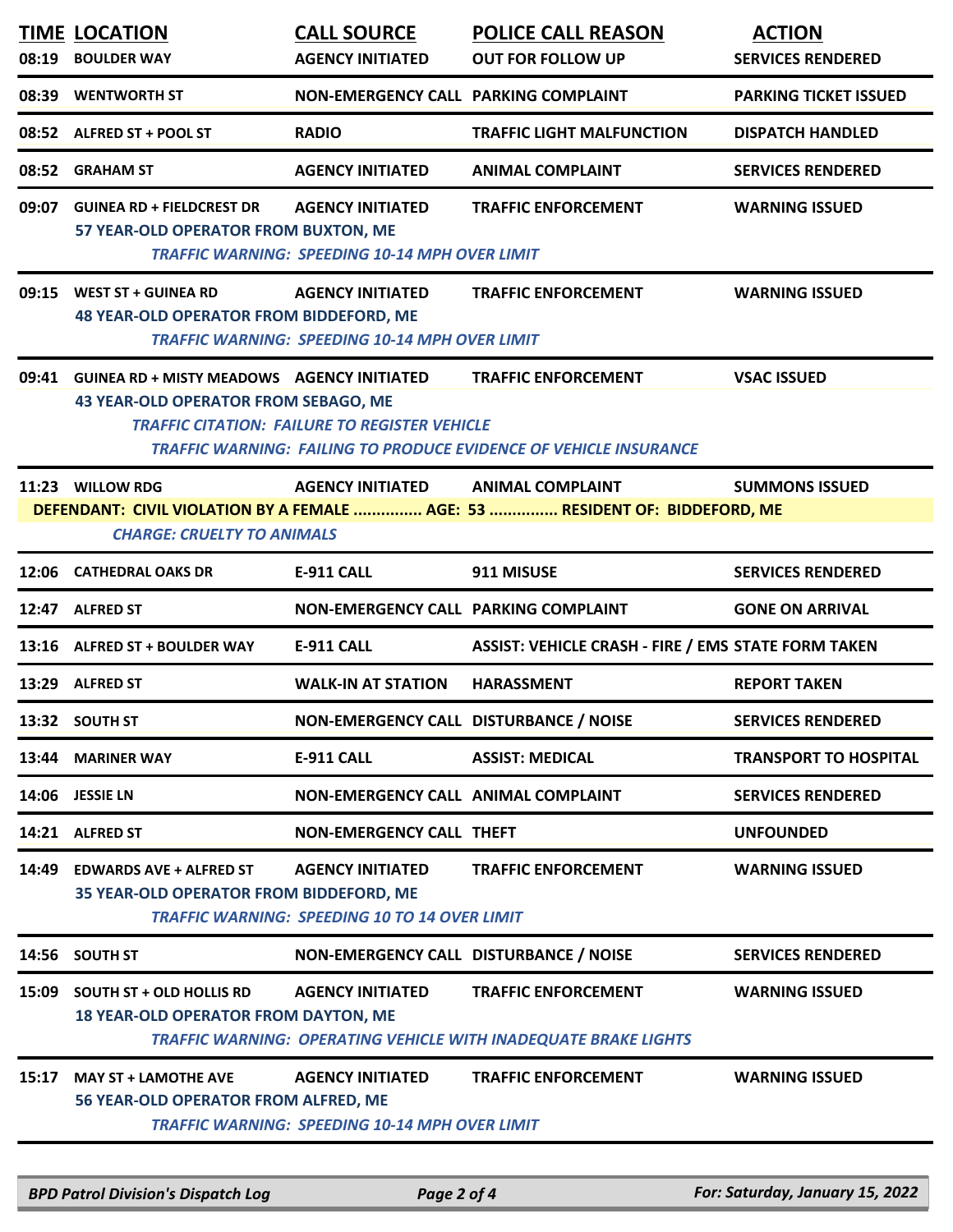|       | <b>TIME LOCATION</b><br>15:26 MAY ST + LAMOTHE AVE<br>69 YEAR-OLD OPERATOR FROM BIDDEFORD, ME                                                                         | <b>CALL SOURCE</b><br><b>AGENCY INITIATED</b>                                                                    | <b>POLICE CALL REASON</b><br><b>TRAFFIC ENFORCEMENT</b>                  | <b>ACTION</b><br><b>WARNING ISSUED</b> |
|-------|-----------------------------------------------------------------------------------------------------------------------------------------------------------------------|------------------------------------------------------------------------------------------------------------------|--------------------------------------------------------------------------|----------------------------------------|
|       |                                                                                                                                                                       |                                                                                                                  | <b>TRAFFIC WARNING: OPERATE VEHICLE W/O VALID INSPECTION CERTIFICATE</b> |                                        |
|       | 15:34 MAY ST + ORCHARD ST<br><b>45 YEAR-OLD OPERATOR FROM BIDDEFORD, ME</b>                                                                                           | <b>AGENCY INITIATED</b>                                                                                          | <b>TRAFFIC ENFORCEMENT</b>                                               | <b>WARNING ISSUED</b>                  |
|       |                                                                                                                                                                       |                                                                                                                  | <b>TRAFFIC WARNING: OPERATE VEHICLE W/O VALID INSPECTION CERTIFICATE</b> |                                        |
|       | 15:41 ELM ST + AMHERST ST                                                                                                                                             | <b>AGENCY INITIATED</b>                                                                                          | <b>TRAFFIC ENFORCEMENT</b>                                               | <b>WARNING ISSUED</b>                  |
|       | 51 YEAR-OLD OPERATOR FROM BIDDEFORD, ME                                                                                                                               |                                                                                                                  | <b>TRAFFIC WARNING: OPERATE VEHICLE W/O VALID INSPECTION CERTIFICATE</b> |                                        |
|       | 15:46 ALFRED ST                                                                                                                                                       | <b>AGENCY INITIATED</b>                                                                                          | <b>TRAFFIC ENFORCEMENT</b>                                               | <b>WARNING ISSUED</b>                  |
|       | 24 YEAR-OLD OPERATOR FROM BIDDEFORD, ME                                                                                                                               |                                                                                                                  | TRAFFIC WARNING: OPERATE VEHICLE W/O VALID INSPECTION CERTIFICATE        |                                        |
|       | 16:16 ALFRED ST                                                                                                                                                       | <b>AGENCY INITIATED</b>                                                                                          | <b>TRAFFIC ENFORCEMENT</b>                                               | <b>VSAC ISSUED</b>                     |
|       | 29 YEAR-OLD OPERATOR FROM OLD ORCHARD BEACH, ME                                                                                                                       | <b>TRAFFIC WARNING: INADEQUATE TIRES - 1 TIRE</b><br><b>TRAFFIC WARNING: OPERATING A DEFECTIVE MOTOR VEHICLE</b> | TRAFFIC CITATION: OPERATE VEHICLE W/O VALID INSPECTION CERTIFICATE       |                                        |
|       | 16:38 LEON ST                                                                                                                                                         | <b>NON-EMERGENCY CALL SUSPICION</b>                                                                              |                                                                          | <b>ARREST(S) MADE</b>                  |
|       | DEFENDANT: JULIA ROSE RAE  AGE: 20  RESIDENT OF: BIDDEFORD, ME<br><b>CHARGE: AGGRAVATED TRAFFICKING OF SCHEDULED W DRUG (FELONY)</b><br><b>CHARGE: WARRANT ARREST</b> |                                                                                                                  |                                                                          |                                        |
|       | 16:42 RAYMOND ST                                                                                                                                                      | <b>E-911 CALL</b>                                                                                                | DEATH ATTENDED & UNATTENDED REPORT TAKEN                                 |                                        |
| 16:48 | <b>GRAHAM ST</b>                                                                                                                                                      | <b>E-911 CALL</b>                                                                                                | <b>ALL OTHER</b>                                                         | <b>SERVICES RENDERED</b>               |
|       | 17:33 GUINEA RD                                                                                                                                                       | NON-EMERGENCY CALL ASSIST OTHER AGENCY                                                                           |                                                                          | <b>NEGATIVE CONTACT</b>                |
| 17:43 | <b>PIKE ST</b>                                                                                                                                                        | NON-EMERGENCY CALL PARKING COMPLAINT                                                                             |                                                                          | <b>SERVICES RENDERED</b>               |
|       | 18:02 GEORGE ST                                                                                                                                                       | NON-EMERGENCY CALL DISTURBANCE / NOISE                                                                           |                                                                          | <b>SERVICES RENDERED</b>               |
| 18:21 | ALFRED ST + BIDDEFORD GATEW E-911 CALL                                                                                                                                |                                                                                                                  | <b>VEHICLE CRASH - POLICE ONLY</b>                                       | <b>SERVICES RENDERED</b>               |
| 18:24 | <b>MEDICAL CENTER DR</b>                                                                                                                                              | <b>NON-EMERGENCY CALL THEFT</b>                                                                                  |                                                                          | <b>REPORT TAKEN</b>                    |
| 18:34 | <b>GRAHAM ST</b>                                                                                                                                                      | <b>E-911 CALL</b>                                                                                                | <b>DISTURBANCE / NOISE</b>                                               | <b>WARNING ISSUED</b>                  |
|       | 19:36 ALFRED ST + BIDDEFORD GATEW E-911 CALL                                                                                                                          |                                                                                                                  | <b>OUT FOR FOLLOW UP</b>                                                 | <b>SERVICES RENDERED</b>               |
| 20:18 | <b>MIDDLE ST</b>                                                                                                                                                      | NON-EMERGENCY CALL CODES ENFORCEMENT                                                                             |                                                                          | <b>SERVICES RENDERED</b>               |
| 20:21 | <b>PIKE ST</b>                                                                                                                                                        | <b>AGENCY INITIATED</b>                                                                                          | <b>OUT FOR FOLLOW UP</b>                                                 | <b>SERVICES RENDERED</b>               |
|       | 21:26 ANDREWS RD                                                                                                                                                      | <b>E-911 CALL</b>                                                                                                | <b>SUSPICION</b>                                                         | <b>SERVICES RENDERED</b>               |
| 21:27 | <b>WENTWORTH ST</b>                                                                                                                                                   | <b>WALK-IN AT STATION</b>                                                                                        | <b>VIOL PROTECTION FROM ABUSE</b>                                        | <b>REPORT TAKEN</b>                    |
| 21:45 | <b>POMERLEAU ST</b>                                                                                                                                                   | NON-EMERGENCY CALL DISTURBANCE / NOISE                                                                           |                                                                          | <b>GONE ON ARRIVAL</b>                 |